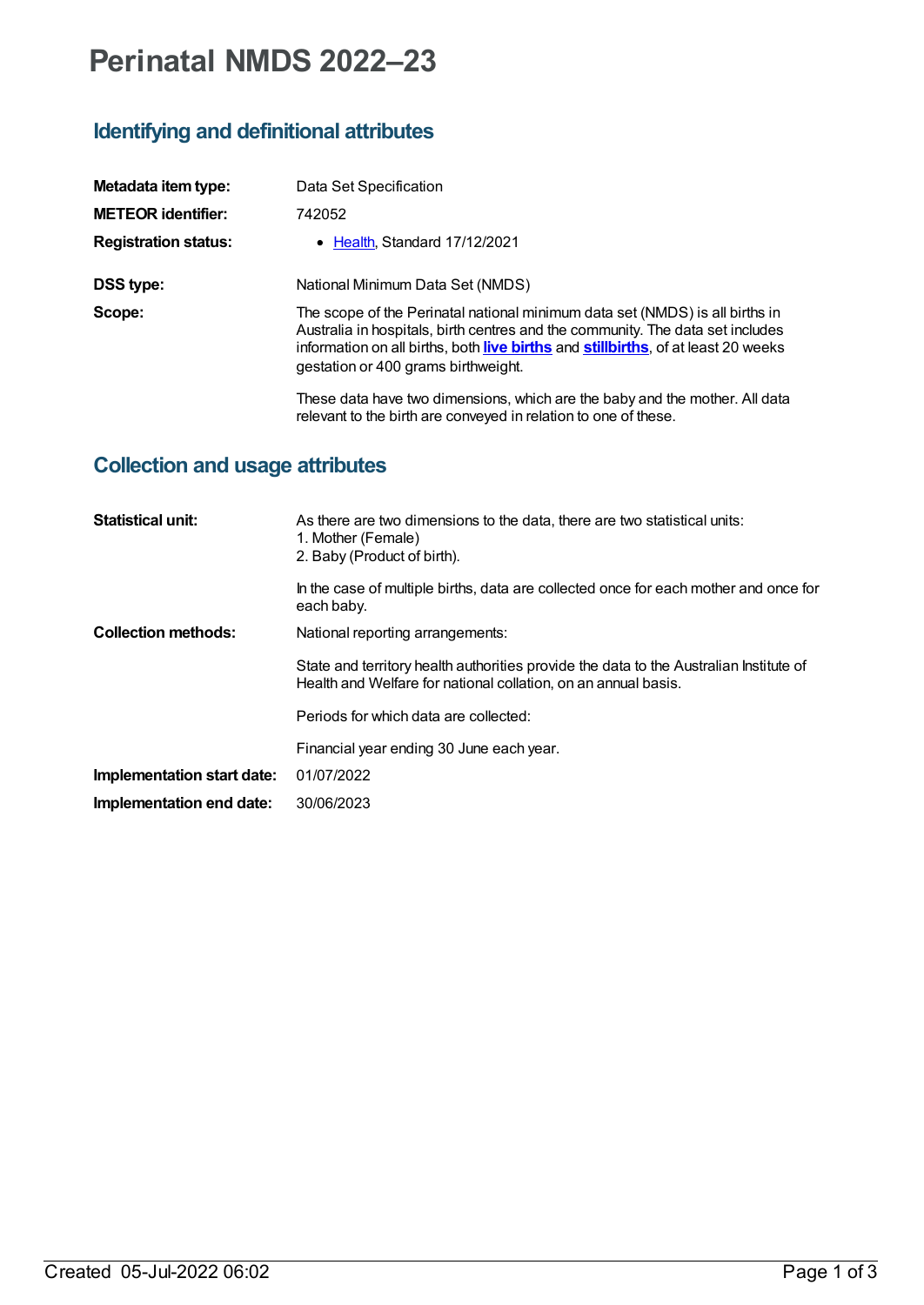| <b>Comments:</b>                        | The terms 'product of birth' and 'baby,' and 'female' and 'mother' are used<br>interchangeably throughout the NMDS. |
|-----------------------------------------|---------------------------------------------------------------------------------------------------------------------|
|                                         | Glossary terms that are relevant to this NMDS include:                                                              |
|                                         | <b>Anaesthesia during birth event</b>                                                                               |
|                                         | <b>Analgesia during birth event</b>                                                                                 |
|                                         | <b>Antenatal care visit</b>                                                                                         |
|                                         | <b>Birthweight</b>                                                                                                  |
|                                         | <b>Gestational diabetes mellitus</b>                                                                                |
|                                         | <b>Hospital-in-the-home care</b>                                                                                    |
|                                         | <b>Hypertensive disorder during pregnancy</b>                                                                       |
|                                         | <b>Live birth</b>                                                                                                   |
|                                         | <b>Registered nurse</b>                                                                                             |
|                                         | <b>Separation</b>                                                                                                   |
|                                         | <b>Stillbirth (fetal death)</b>                                                                                     |
| <b>Relational attributes</b>            |                                                                                                                     |
| <b>Related metadata</b><br>$\mathbf{r}$ | Supersedes Perinatal NMDS 2021-22                                                                                   |

| Related metadata                                            | Supersedes Perinatal NMDS 2021-22                                  |
|-------------------------------------------------------------|--------------------------------------------------------------------|
| references:                                                 | • Health, Superseded 17/12/2021                                    |
|                                                             | See also Statistical Area Level 1 of usual residence NBEDS 2022-23 |
|                                                             | • Health, Standard 20/10/2021                                      |
| <b>Implementation in Data Set</b><br><b>Specifications:</b> | Perinatal NBEDS 2022-23 Health, Standard 17/12/2021                |
|                                                             | <b>Implementation start date: 01/07/2022</b>                       |

*Implementation end date:* 30/06/2023

## **Metadata items in this Data Set Specification** Show more detail

| Seg<br>No.               | Metadata item                                                                                      | <b>Obligation Max</b> | <b>OCCUIS</b> |
|--------------------------|----------------------------------------------------------------------------------------------------|-----------------------|---------------|
| $\overline{\phantom{0}}$ | Birth event—actual setting of birth, code N                                                        | Mandatory             |               |
| -                        | Birth event—anaesthesia administered indicator, yes/no/not stated/inadequately<br>described code N | Conditional 1         |               |
| -                        | Birth event—analgesia administered indicator, yes/no/not stated/inadequately<br>described code N   | Conditional 1         |               |
| -                        | Birth event—birth method, code N                                                                   | Mandatory             |               |
| ۰                        | Birth event—birth presentation, code N                                                             | Mandatory             |               |
| ۰                        | Birth event-labour induction method, code N[N]                                                     | Conditional 6         |               |